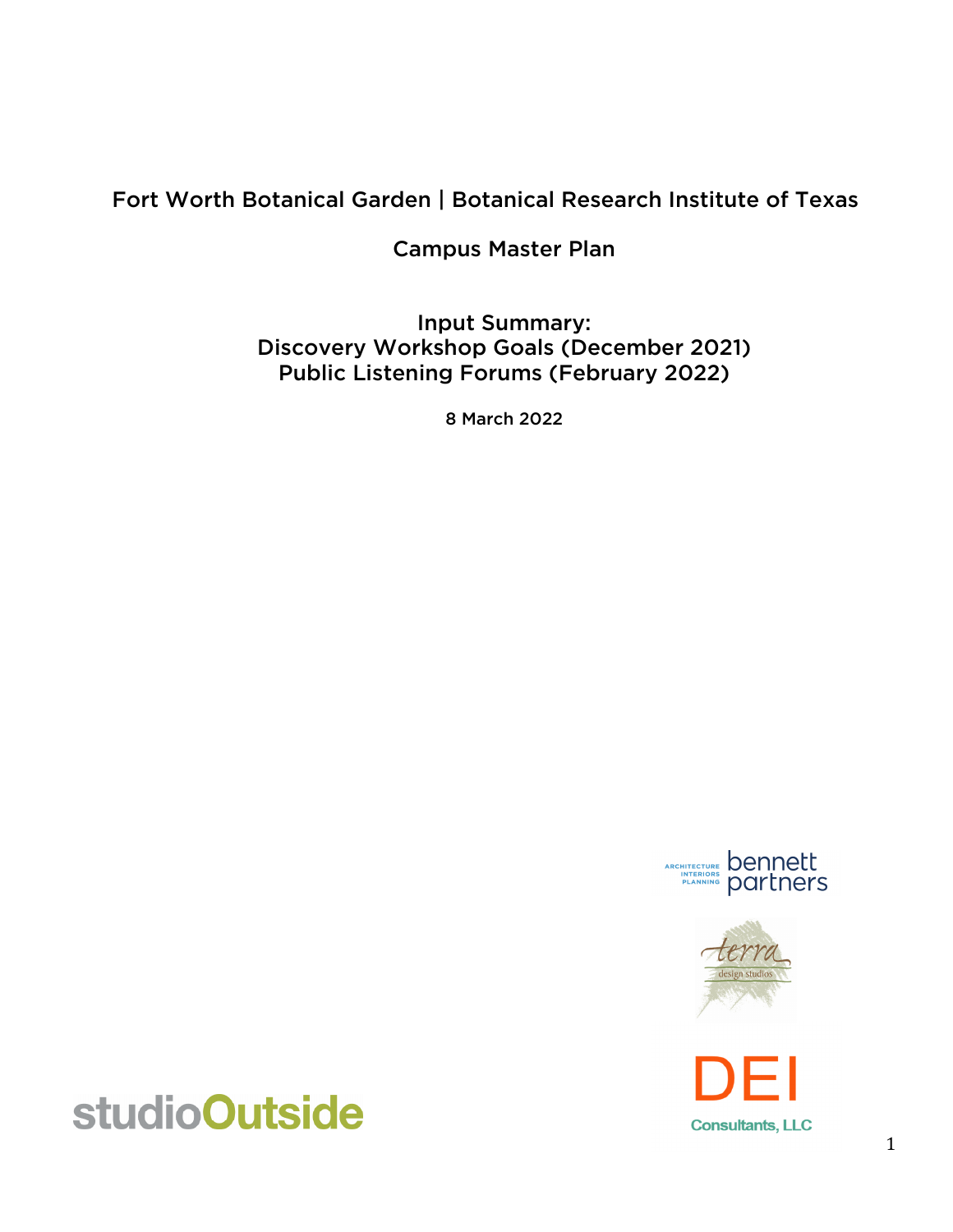## Discovery Workshop Commentary

*Note: The Discovery Workshop and the Community Forums identified a number of operational ideas that are beyond the scope of the campus master plan. We have provided the raw data of all those notes to BRIT for continued refinement to outreach, marketing, operations, and other areas of the organization. The following Master Plan goals are organized under the Strategic Plan's Transformative Goals in a means to continually align the master plan for site development with these broader BRIT initiatives.* 

## Research

*Expand our botanical research and biodiversity conservation programs* 

- $\circ$  Embrace research as a cornerstone of the mission by **providing efficient and innovative** facilities that advance research goals
- $\circ$  Create opportunities to **share stories of research** projects and their outcomes with the public throughout the campus.
- $\circ$  Consider appropriate ways to share the herbarium, library, and botanical art collections with the public.

## Audience

*Engage a large and diverse audience* 

- $\circ$  Consistently engage the broad and diverse Fort Worth community in the master planning process to learn of the public's perceptions of, and suggestions for, BRIT as a dynamic cultural destination.
- o Actively consider cultural inclusion as a primary lens for multiple aspects of the Master Plan and Garden development, including:
	- **Programing, Events, & Activities**
	- **Storytelling**
	- Garden Destinations
- $\circ$  Invest in programs and events that share the BRIT mission and attract new audiences.
- o Intentionally pursue a welcoming environment that builds personal connections to plants through multiple languages, technologies, signage, and messaging.
- o Ensure physical **accessibility** (movement, sensory, etc.) throughout the garden.
- $\circ$  Leverage multi-modal connections to the Cultural District and the broader City of Fort Worth to welcome a broad audience:
	- **Bicyclists**
	- **Pedestrians**
	- **Public Transportation**
	- Cars / Ride-Share
	- Collaboration with TxDOT and CoFW Traffic on surrounding infrastructure projects.
- $\circ$  Create an overlay for Membership / VIP Experiences to build deeper relationships with garden and ecological enthusiasts.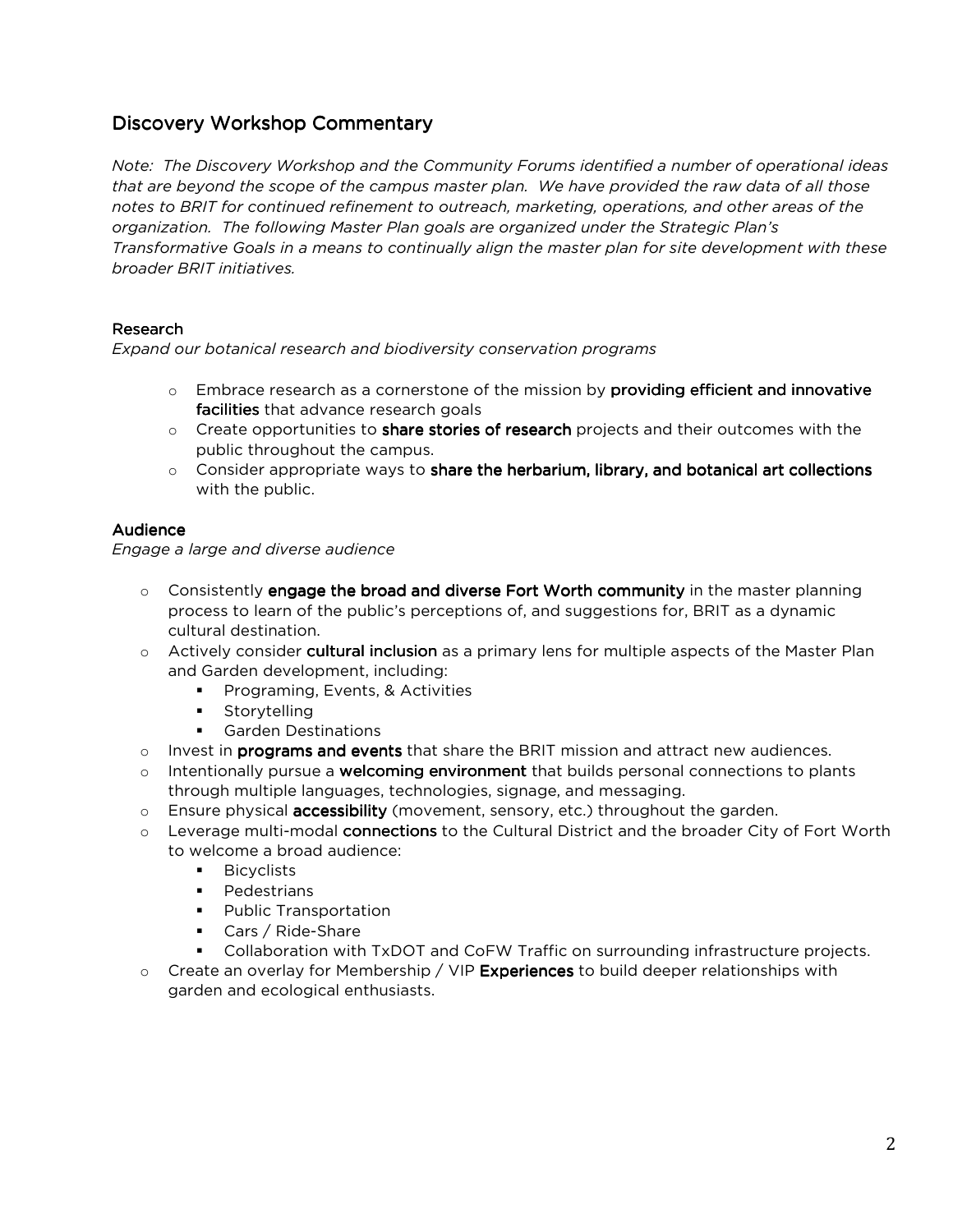## Horticulture

*Create exceptional gardens and facilities to inspire and serve our guests*

- $\circ$  Build a signature, dynamic, and fun **Family Garden** that is uniquely "Fort Worth."
- $\circ$  Create a **Culinary Garden** destination that celebrates food grown in Texas and the diverse cuisine of an array of culinary traditions.
- $\circ$  Invest in an expanded perennial plantings as a year-round destination garden unique to Texas.
- $\circ$  Capitalize on the underutilized potential of the Great Lawn.
- $\circ$  Re-define the program, message, and experience of the existing **conservatory** and build new conservatory or shade-house experiences.
- $\circ$  Broaden the year-round horticultural experience of existing signature gardens and collections.
- $\circ$  Craft garden experiences that share the stories of conservation & research.
- $\circ$  Convey the garden identity around the **perimeter of the campus** to claim a missioncompatible presence on University Drive and I-30.
- $\circ$  Celebrate native species in naturalized and ornamental settings

## **Education**

*Change lives through our education programs* 

- $\circ$  Connect visitors to the natural world through diverse and immersive educational offerings that merge botanical storylines with the visual arts, food, performances, and ecology.
- $\circ$  Provide effective and ample facilities (indoor and outdoor) that foster an exceptional learning environment for children and adults.
- $\circ$  Position the campus to be the premier children's field-trip destination in Fort Worth to inspire the future environmental stewards of Texas and the world.

## **Infrastructure**

*Build our human, financial, and infrastructure resources* 

- $\circ$  Locate a **permanent stage** or bandshell location to support an expanded concert series.
- o Provide a range of food and beverage options.
- $\circ$  Heighten the story of water on the site through appropriate water features that celebrate natural systems while creating nodes of destination, contemplation, and beauty.
- $\circ$  Craft a strategy of intuitive wayfinding and circulation for visitors.
- $\circ$  Plan facilities that support a range of event types and scales.
- $\circ$  Develop a garden-wide lighting concept plan to support evening visitation and events.
- $\circ$  Embed a framework of **operational efficiencies** for maintenance, event infrastructure, service, and deliveries.
- o Provide the social, training, office, and support spaces for the BRIT team to deliver the mission in a collaborative and effective manner.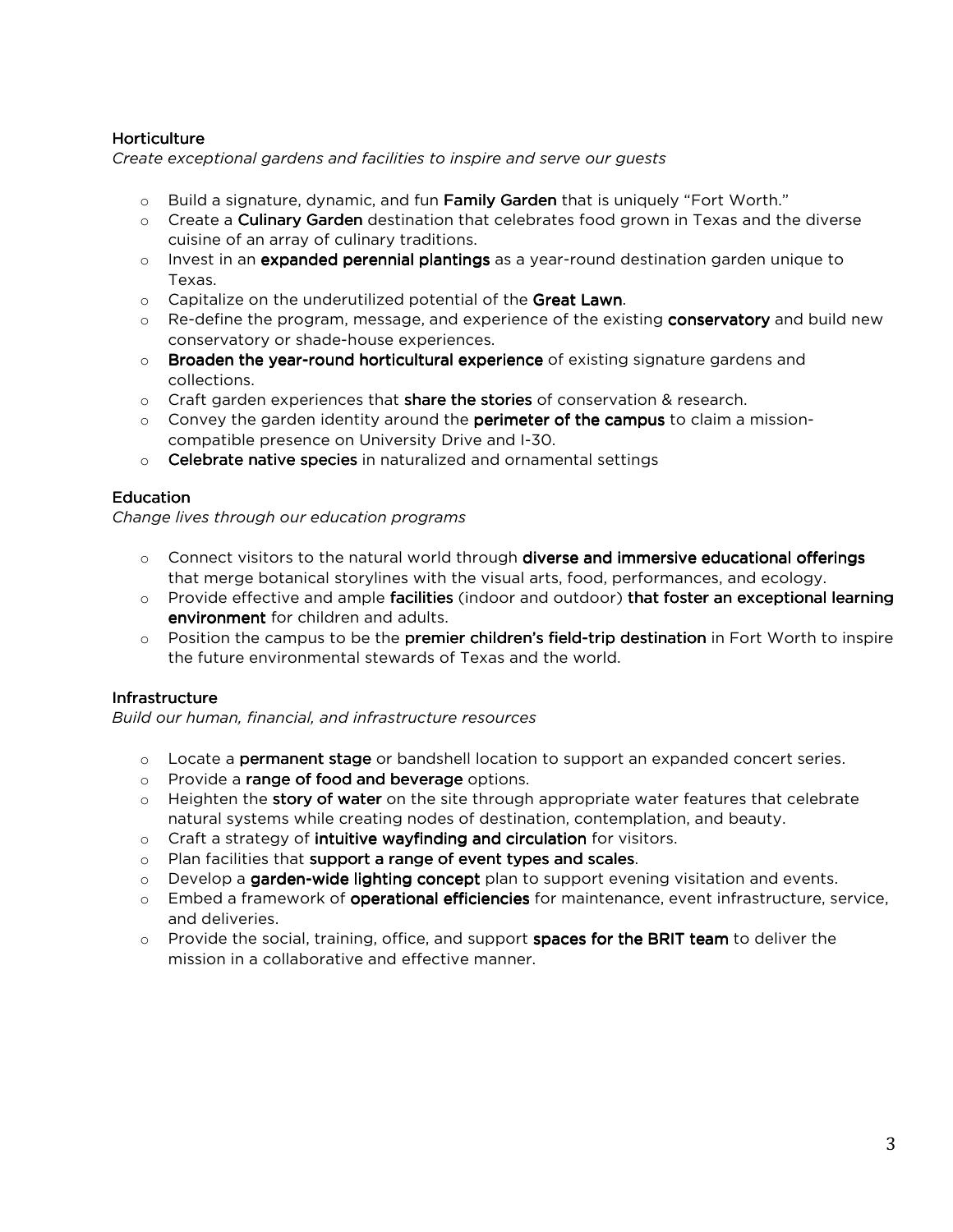## Public Forum & Online Survey Commentary

*Note: in February 2022, the planning team facilitated six community forums spread across the City of Fort Worth in an effort to engage the public and listen to the community regarding perceptions, ideas, and suggestions for garden programs, events, and overall experiences. Additionally, an online survey was available to further provide a means for collecting the public's ideas for the garden. The following notes summarize the broad topic trends shared in these venues. The raw data points are also provided to the garden for further context and detail.* 

## Arrival & Welcoming

Primary Themes

- $\circ$  (All participants had been to the garden in the past and many had visited others)
- $\circ$  Better communication is needed marketing and awareness of what is occurring on a day to day basis as well as special events
- o A new entry needed clock and gates and walls say "not for me"
- o Consider access in general cost, bikes, cars, transit, pedestrians from Trinity Park
- o Many come to the garden seeking areas of quiet contemplation

## Secondary Themes

- o Inspiration & Learning
- o Nature Experience
- o Provide More Free Passes
- o Offer events that relate to "my" cultural background and community interests

## Events & Education

Primary Themes

- o Provide Food Gardens & Food Events by far the largest number
- o Local Performances plays, puppet shows, Shakespeare, music, etc.
- o Texas plants, Natives, ask-a-gardener

#### Secondary Themes

- o Offer hands-on demonstrations and classes
- o Interest in non-peak-hours, out of the heat, expanded hours
- o The arts in the garden and classes of all types